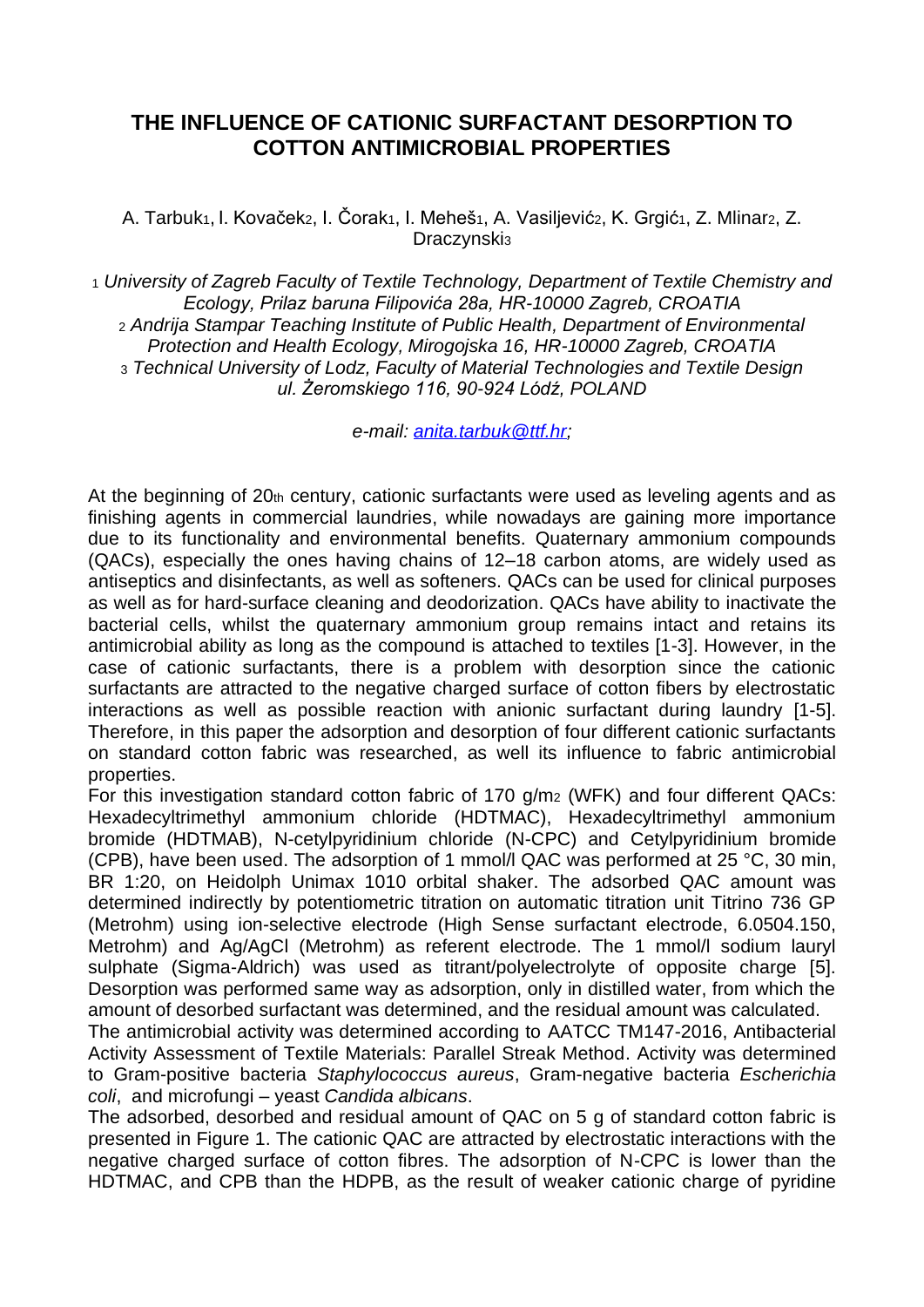group. The presence of the aromatic ring in the pyridinium group reduces the adsorption. However, pyridinium group increases the stability of the already adsorbed surfactant on the fiber, and therefore the desorbed amount is lower. This sterric barrier is more enhanced in CPB than N-CPC.



**Figure 1** Adsorbed (A) , desorbed (D) and residual amount of QAC standard cotton fabric

The antimicrobial activity after adsorption and after desorption is presented in table 1. From the results of antimicrobial activity it is evident that all QACs show great activity toward Gram-positive bacteria *Staphylococcus aureus* and microfungi *Candida albicans* even after desorption. Activity on Gram-negative bacteria *Escherichia coli* shows difference between QACs. Ammonium QACs with ammonium group, HDTMAC and HDTMAB, show lower activity after adsorption, whilst pyridinium ones, show excellent activity. After desorption, there is no antimicrobial activity to Gram-negative bacteria.

| Microorganism | Staphylococcus aureus |  | Escherichia coli |   | Candida albicans |  |
|---------------|-----------------------|--|------------------|---|------------------|--|
| QAC           |                       |  |                  |   |                  |  |
| <b>HDTMAC</b> |                       |  |                  |   |                  |  |
| <b>HDTMAB</b> |                       |  | +/-              |   |                  |  |
| N-CPC         |                       |  |                  | - |                  |  |
| <b>CPB</b>    |                       |  |                  |   |                  |  |

**Table 1** The antimicrobial activity after adsorption (A) and after desorption (D)

QAC adsorption is different for different hydrophilic ammonium and pyridinum groups in a surfactant molecule. Ammonium group leads to higher adsorption, whilst pyridinium have better bonding. The antimicrobial results show similar behavior – pyridinium group QACs show better antimicrobial activity.

*Acknowledgement: This work has been supported in part by Croatian Science Foundation under the project UIP-2017-05-8780 HPROTEX.*

## **References**

- 1. Crutzen, A.: Fabric softeners, in Liquid Detergents, Lai K.Y., 2nd edition, CRC Press, SAD, 2006.
- 2. McDonnell, G., Russell, A. D.: Antiseptics and Disinfectants: Activity, Action, and Resistance, Clin. Microbiol. Rev. 12, 199, 147-179
- 3. Gao Y., Cranston R.: Recent Advances in Antimicrobial Treatments of Textiles, Textile Research Journal 78, 2008, 60-72